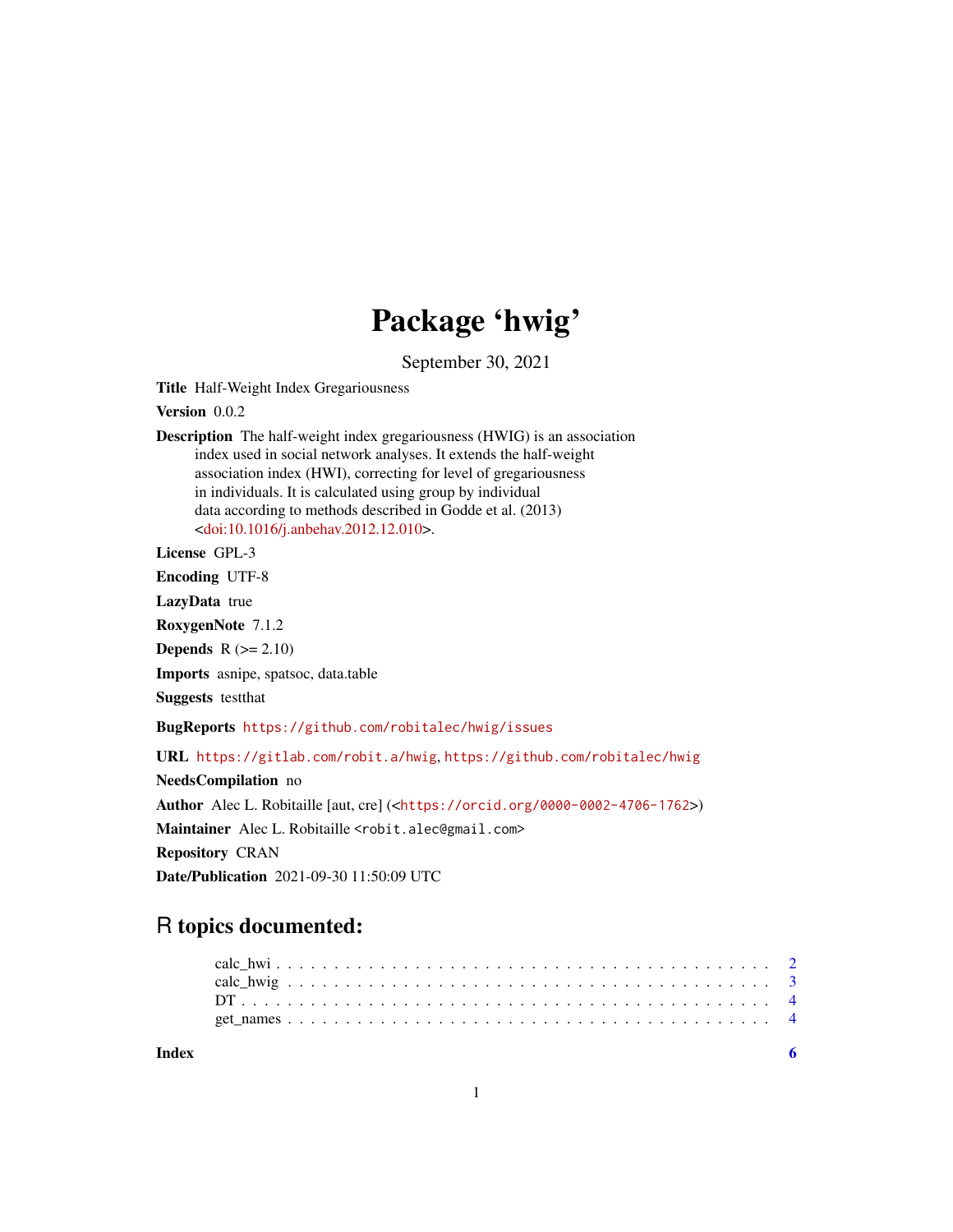<span id="page-1-1"></span><span id="page-1-0"></span>

#### Description

Calculates the Half-Weight Association Index

#### Usage

calc\_hwi(DT, id, group, by = NULL)

#### Arguments

| DT    | input group membership data, in individual/group format |
|-------|---------------------------------------------------------|
| id    | column indicating id in DT                              |
| group | column indicating group in DT                           |
| by    | column(s) to split calculation by. e.g.: year           |

#### Details

Expects an input 'DT' with id and group column, e.g. as returned by [group\\_pts.](#page-0-0)

#### Value

HWI data.table or list of data.tables.

#### See Also

[calc\\_hwig](#page-2-1)

#### Examples

```
# Load data.table
library(data.table)
```

```
# Load example data
DT <- fread(system.file("extdata", "DT.csv", package = "hwig"))
# Calculate HWI
hwi <- calc_hwi(DT, 'id', 'group', 'yr')
```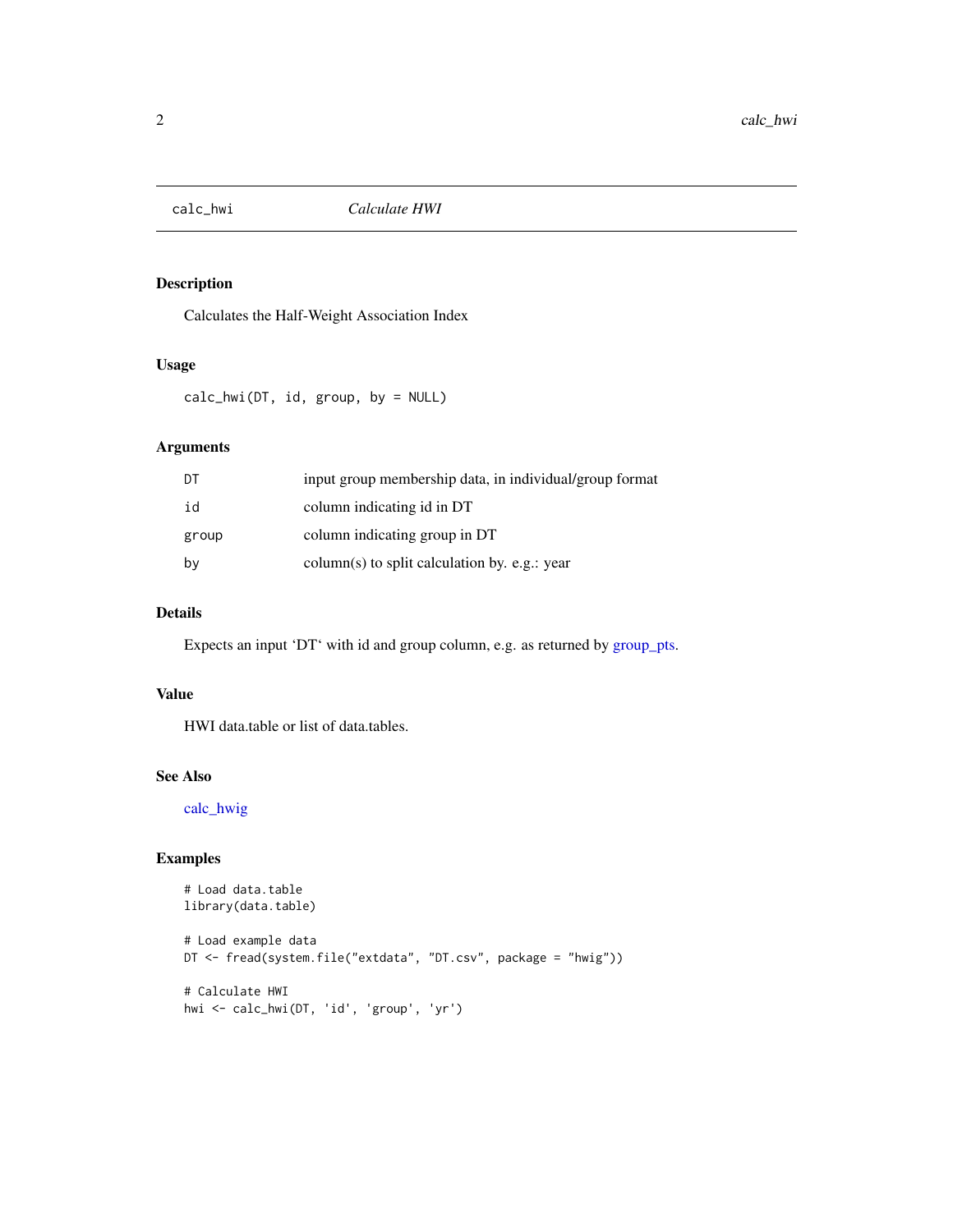<span id="page-2-1"></span><span id="page-2-0"></span>

#### Description

Calculates the Half-Weight Association Index according to the method described in Godde et al. (2013).

#### Usage

calc\_hwig(hwi)

#### Arguments

hwi output of [calc\\_hwi.](#page-1-1) Either a data.table or a list of data.tables. See Details.

#### Details

It is expected that the input 'hwi' is the output from 'calc\_hwi'. If 'by' was provided in that function, 'hwi' will be a list of data.tables. Alternatively if 'by' wasn't provided, 'hwi' will be a single data.table.

#### Value

HWIG data.table or list of data.tables.

#### References

Sophie Godde, Lionel Humbert, Steeve D. Côté, Denis Réale, Hal Whitehead. Correcting for the impact of gregariousness in social network analyses. Animal Behaviour. Volume 85, Issue 3. 2013.

#### See Also

[calc\\_hwi](#page-1-1) [get\\_names](#page-3-1)

#### Examples

```
# Load data.table
library(data.table)
# Load example data
DT <- fread(system.file("extdata", "DT.csv", package = "hwig"))
# Calculate HWI
hwi <- calc_hwi(DT, 'id', 'group', 'yr')
# Calculate HWIG
hwig <- calc_hwig(hwi)
```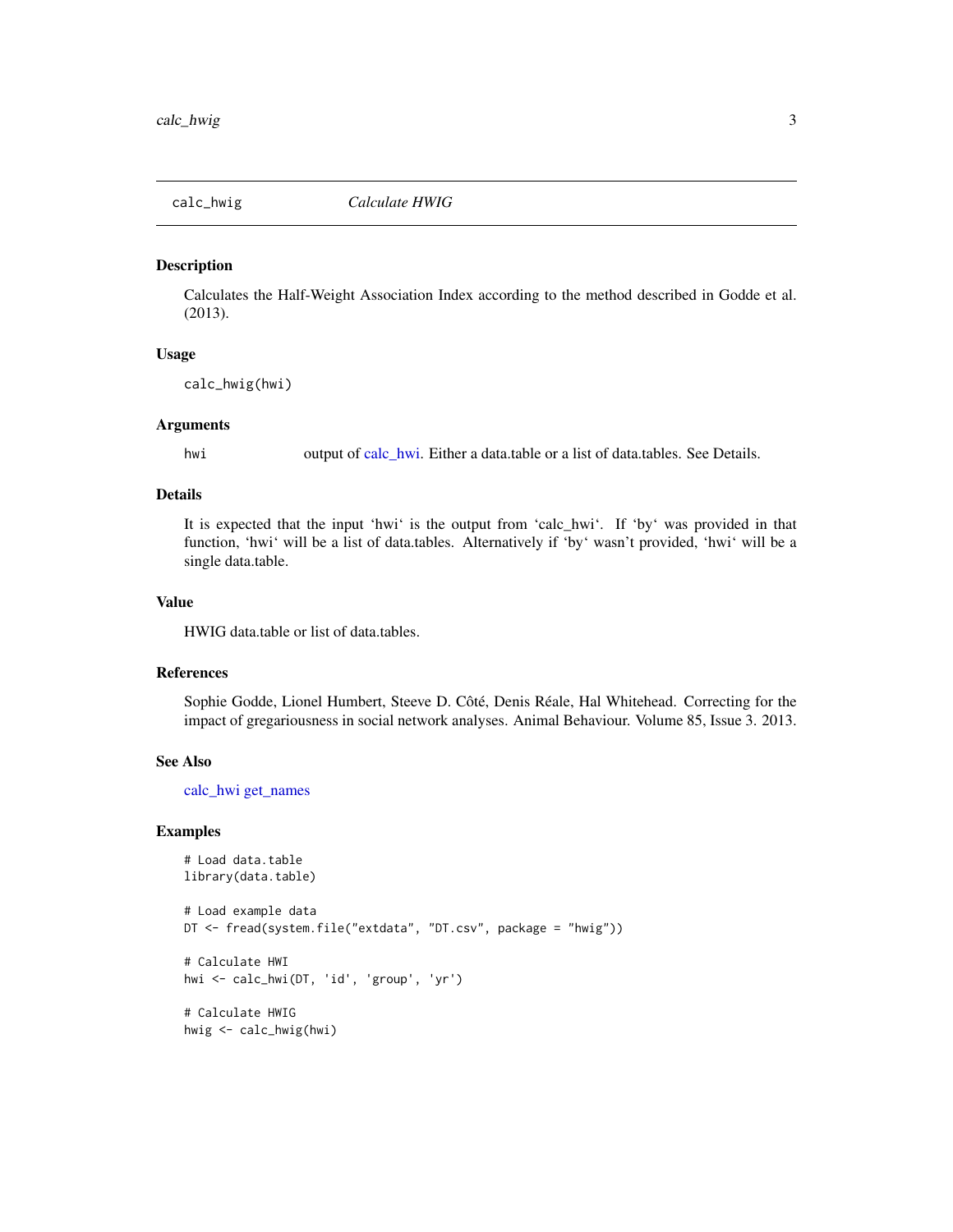#### <span id="page-3-0"></span>Description

Example data for input to 'hwig'

#### Format

A data.table with 14297 rows and 3 variables:

ID individual identifier

year integer representing the year

#### Source

# Load packages library(spatsoc) library(data.table)

# Read example data DT <- fread(system.file("extdata", "DT.csv", package = "spatsoc"))

# Cast the character column to POSIXct DT[, datetime := as.POSIXct(datetime, tz = 'UTC')]

# Temporal grouping group\_times(DT, datetime = 'datetime', threshold = '20 minutes')

# Spatial grouping with timegroup group\_pts( DT, threshold = 5, id = 'ID', coords =  $c('X', 'Y'),$ timegroup = 'timegroup' )

fwrite(DT[, .(id = ID, group, yr = year(datetime))], 'inst/extdata/DT.csv')

#### Examples

```
# Load data.table
library(data.table)
# Read example data
DT <- fread(system.file("extdata", "DT.csv", package = "hwig"))
```
<span id="page-3-1"></span>get\_names *Get HWI/HWIG names*

#### Description

Helper function, to return names of each matrix

#### Usage

get\_names(DT, by)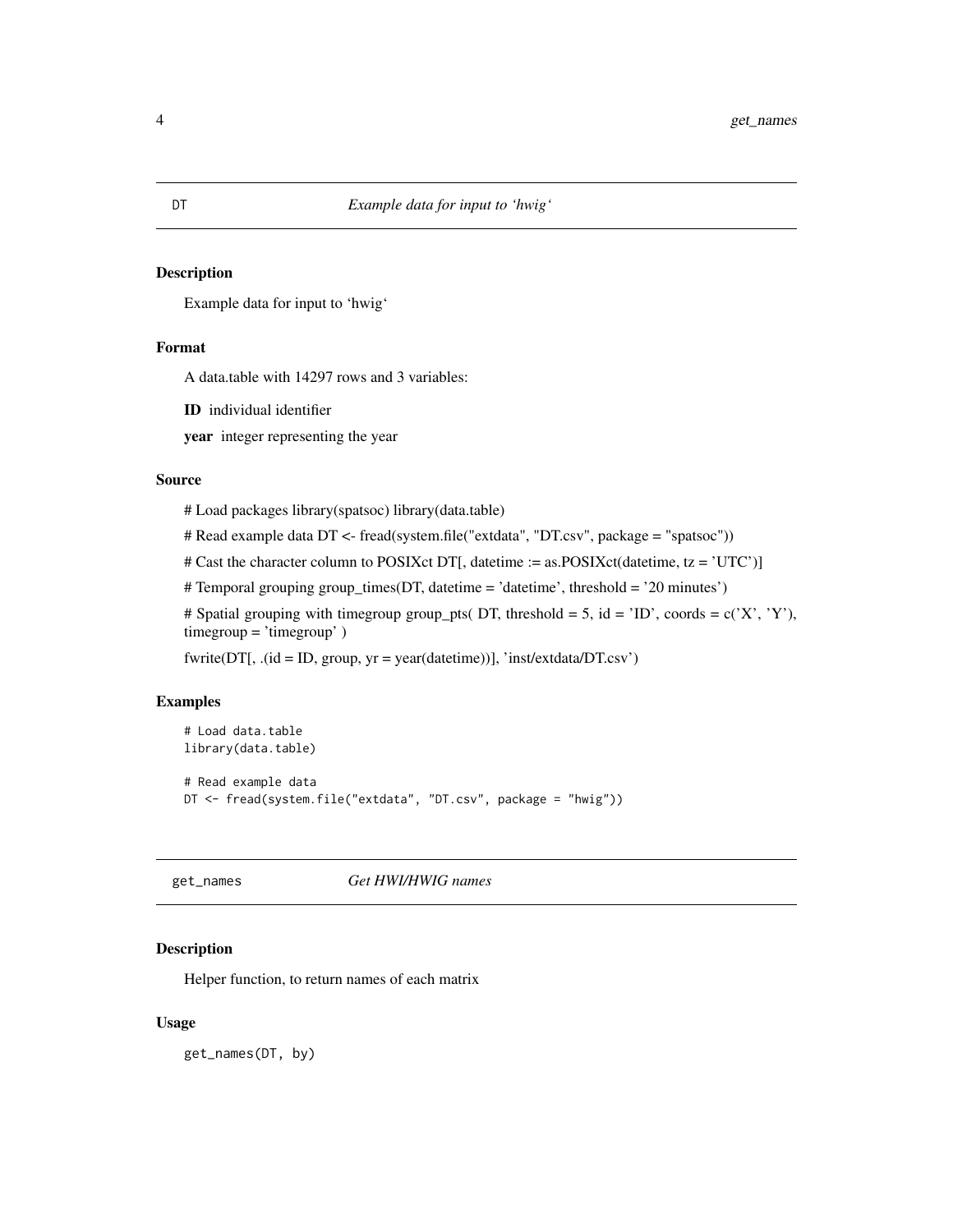#### <span id="page-4-0"></span>get\_names 5

#### Arguments

| DT | input group membership data, in individual/group format |
|----|---------------------------------------------------------|
| bv | column(s) to split calculation by. e.g.: year           |

#### Value

names corresponding to values of by for each of the returned list of matrices in [calc\\_hwi](#page-1-1) and [calc\\_hwig.](#page-2-1)

#### See Also

[calc\\_hwi](#page-1-1) [calc\\_hwig](#page-2-1)

#### Examples

```
# Load data.table
library(data.table)
# Load example data
DT <- fread(system.file("extdata", "DT.csv", package = "hwig"))
# Calculate HWI
hwi <- calc_hwi(DT, 'id', 'group', 'yr')
# Calculate HWIG
hwig <- calc_hwig(hwi)
```

```
# Set names
nms <- get_names(DT, 'yr')
names(hwig) <- nms
```